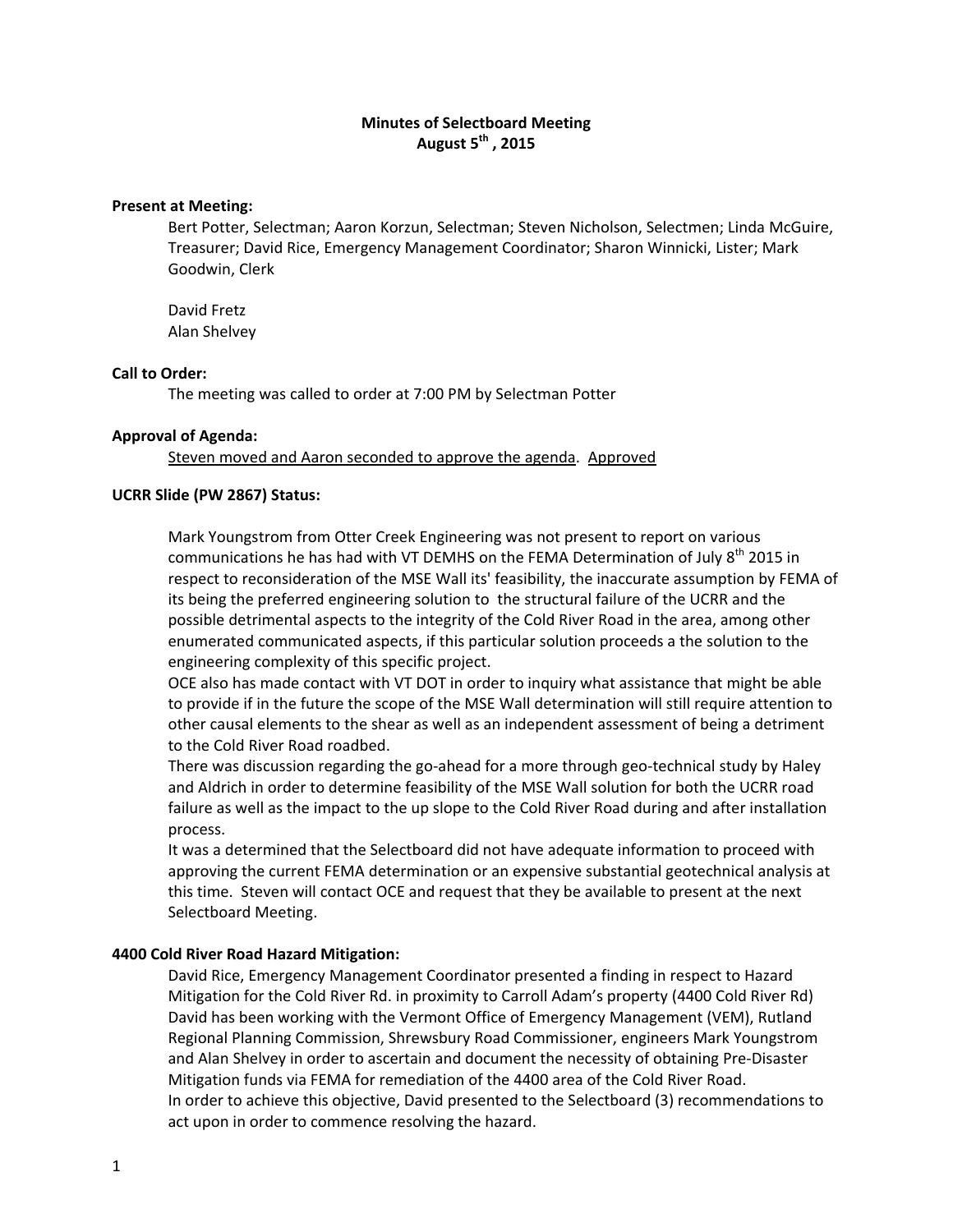#1 ‐ the Select Board will confirm that the 4400 Cold River Road landslide site is the most severe hazard facing the Town of Shrewsbury as of Aug. 5, 2015. The landslide is a result of Tropical Storm Irene on Aug. 31, 2011.

#2‐ the Select Board will authorize a Road Study of 4400 Cold River Road by geotechnical engineers as soon as possible and explore options for securing the road.

#3 - the Select Board will submit a DEM Hazard Mitigation Grant application to seek Mitigation Funds immediately after the completion of the Road Study to resolve a dangerous situation.

After some discussion as to resources that will be utilized to make the geotechnical study the following actions were taken:

Bert moved and Steven seconded to confirm that the 4400 Cold River Road landslide site is the most severe hazard facing the Town of Shrewsbury as of Aug. 5, 2015. The landslide is a result of Tropical Storm Irene on Aug. 31, 2011. Approved

Steven moved and Aaron seconded to authorize a Road Study of 4400 Cold River Road by geotechnical engineers will commence as soon as possible once a funding source is determined and secured in order to explore options for stabilizing the road. Approved

Steve moved and Aaron seconded to authorize submission of a DEM Hazard Mitigation Grant application to seek Mitigation Funds immediately after the completion of the Road Study to resolve a dangerous situation. Approved

## **Emergency Management Administration:**

David informed the Selectboard that he has been in discussions with both Bob Snarski and Barry Griffith to help in the various administrative aspects of Emergency Management so that just one individual is inundated with all the responsibilities of both operational and functional aspects of Emergency Management.

### **FEMA Grant Administration:**

Steve reported that he is working on following up with Pamela Pembroke of VT AOT to supply requested information for pre‐audit and audit items for VT AOT Grants) including Irene (FE0488) and the Culvert Inventory (GR0371).

John Wood is working with VT AOT to close out the ten (10) open PWs in order for the Town to be reimbursed.

#### **Nursery School Renovation Bid Opening:**

Aaron had not received a full contingent of bids in response to his verbal request. Aaron indicated that he will be hand delivering both the scope of work specifications ans well as a cover sheet indicating the deadline for bid submission to the three qualified service providers for each of the elements (electrical and carpentry).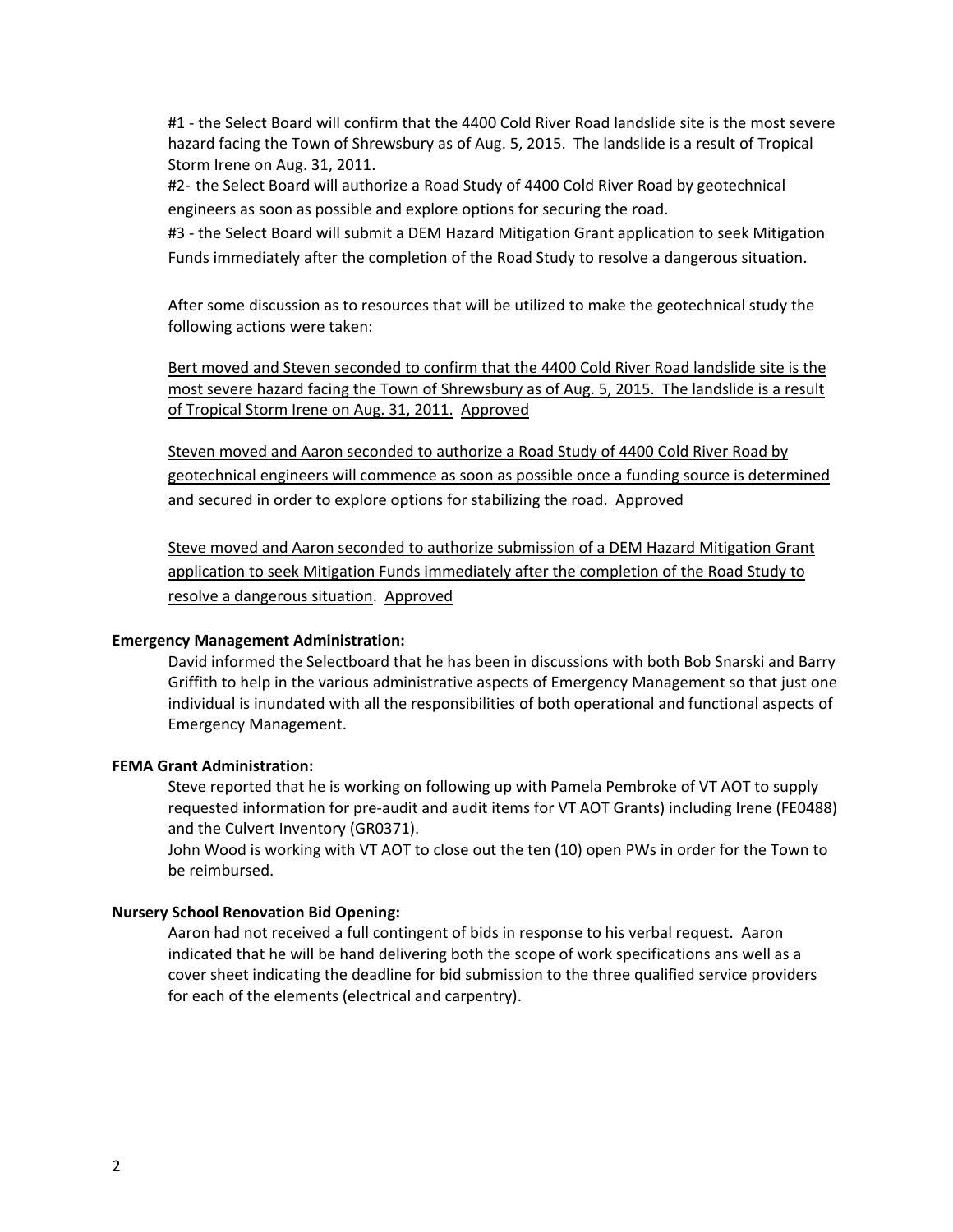# **Errors and Omissions:**

Sharon Winnicki, Chair of the Board of Listers presented three (3) Error and Omissions.

| <b>NAME</b>       | <b>LOCATION</b> | <b>CHANGE IN VALUE</b> | <b>REASON</b>      |
|-------------------|-----------------|------------------------|--------------------|
| James Kenyon      | 019-0-0479      |                        | Inactive Parcel    |
| Young             | 003-2-0790      | $$ -25,000$            | Parcel combination |
| Sharrow / Wheeler | 005-0-0440      | $$+60,500$             | Sub-Division       |
|                   |                 |                        | purchase           |

Bert moved and Aaron seconded to approve the Errors and Omissions as presented by the Listers. Approved

## **Transfer Station:**

Bert reported that he had two applications and two individuals who were accepted for the position of Transfer Station Attendant. Bert further indicated that only one showed up to work at the appointed shift.

# **Open to the Public:**

No members of the Public present

# **Minutes:**

Bert moved and Aaron seconded to approve the minutes of July 15, 2015. No discussion. Approved

# **Orders**

Aaron moved and Steven seconded to approve:

Road Commissioner Orders # 8 of August 5, 2015 for \$131,803.57. Note: \$107,192.97 was the recent paving by Fuller Sand & Gravel and Selectboard Orders # 8 of August 5, 2015 for \$1,536.60. No discussion. Approved

Meeting was recessed at 9:35 PM and scheduled to reconvene at 7:00 PM on Wednesday August 12, 2015 in order to open bids for the Nursery School Renovation service providers.

Respectfully submitted, Mark Goodwin, Town Clerk

*These minutes are unofficial until approved by the Selectboard at the next regularly scheduled meeting.*